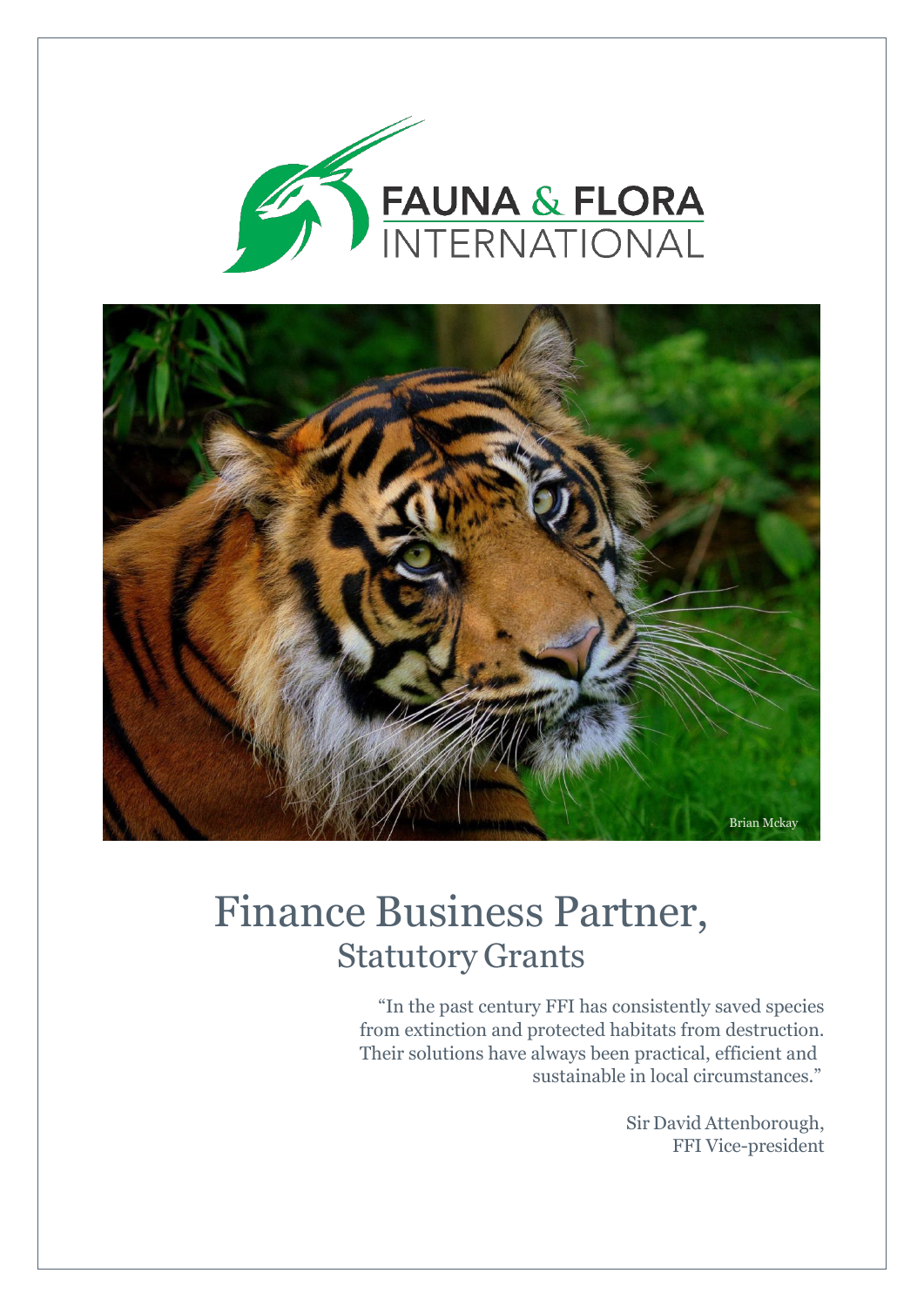### Fauna & Flora International

Fauna & Flora International (FFI) saves species from extinction and habitats from destruction, whilst improving the livelihoods of local people. Our guiding principles are to work as part of local partnerships, act as a catalyst for change, make conservation relevant and base decisions on sound science. Founded in 1903, FFI is the world's longest established international conservation body; our conservation work, and impact, spans the globe.

# The Opportunity

FFI's Finance Business Partners enable and champion best practice financial management across the organisation and build strong integration between finance and conservation teams. This is an exciting opportunity to strengthen FFI's ability to manage complex statutory grants.

You will work closely with the UK and overseas-based Finance and Programme teams to ensure the efficient and effective management of statutory funding, contributing to the delivery of FFI's mission and strategy. This role will also take the lead on the annual single entity audit for foreign recipients of US federal funding.

You will have experience of working with statutory funding from donors such as USAID, EU and DfID, and will have a solid understanding of the terms and conditions attached. You will have experience developing resources and training to help non-finance managers comply with the requirements of their statutory donors. You will also have experience of working with local implementing partner organisations, helping with due diligence reviews and organisational assessments. You will have solid project financial management experience, including reporting, audits, budgeting and forecasting, and have excellent analytical and problem-solving skills. Your strong communication, interpersonal skills and customer focus will enable you to build effective working relationships and your proven experience of working closely with non-finance managers will enable you to provide them with essential financial support to ensure successful project delivery.

You will be a good team player and enjoy working in a busy environment, with the ability to balance competing demands. With a proactive approach to your work, you will seek to add value and have opportunity to contribute your skills and expertise to FFI's growth and development.

In return, the role offers the opportunity to work within an international, impactful and groundbreaking organisation, at the forefront of global conservation. In addition, FFI offers a generous pension contribution, attractive annual leave allowance and life insurance.

Our offices are located in The David Attenborough Building in central Cambridge, just a few minutes' walk from glorious historic buildings and museums, the picturesque River Cam, the central market and shopping centre, and a host of cafés and restaurants.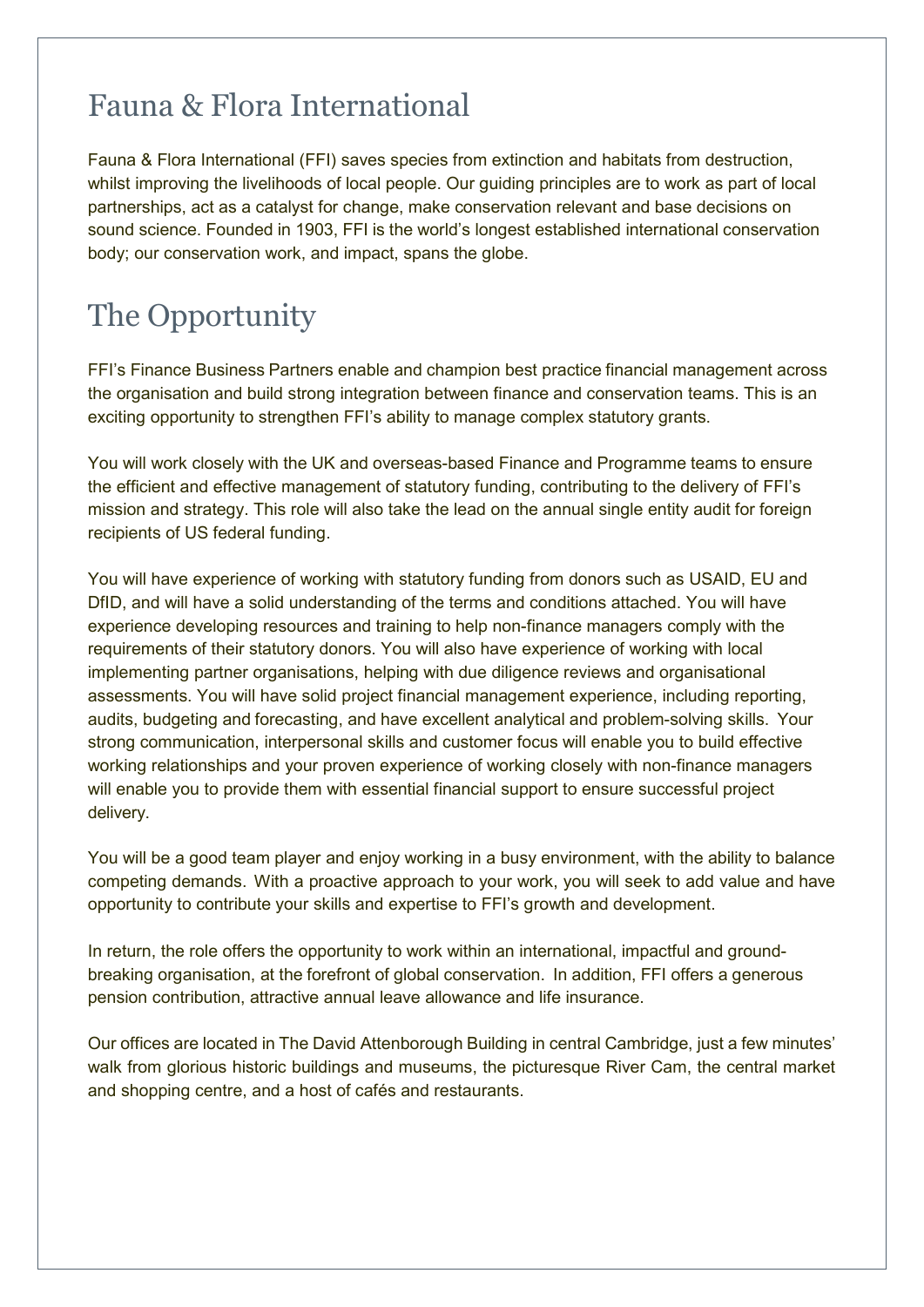# Terms and Conditions

| <b>Start Date:</b>           | As soon as possible                                                                                                                                                                                        |
|------------------------------|------------------------------------------------------------------------------------------------------------------------------------------------------------------------------------------------------------|
| <b>Duration of Contract:</b> | Permanent                                                                                                                                                                                                  |
| <b>Probation Period:</b>     | Six months                                                                                                                                                                                                 |
| <b>Salary range:</b>         | £40,000-£45,000 per annum (dependent on skills and experience)                                                                                                                                             |
| <b>Location:</b>             | Fauna & Flora International, Cambridge (current policy offers partial<br>remote working within the UK)                                                                                                     |
| <b>Benefits:</b>             | 25 working days' annual leave entitlement plus Public/Bank<br>Holidays and any normal working days that fall between 24<br>December to 1 January inclusive, during which time FFI UK offices<br>are closed |
|                              | For employees on UK-based contracts, FFI currently provides a<br>pension contribution of 8% of salary after 3 months' continuous<br>employment.                                                            |
|                              | Group Life insurance, currently set at a benefit of 4 x basic salary                                                                                                                                       |
| <b>Hours of Work:</b>        | This is a full-time position, working 37.5hrs per week, Monday to<br>Friday.                                                                                                                               |

### Job Description

| <b>Job Title:</b>    | <b>Finance Business Partner, Statutory Grants</b>                                                                                                                                                                                                                             |
|----------------------|-------------------------------------------------------------------------------------------------------------------------------------------------------------------------------------------------------------------------------------------------------------------------------|
| <b>Reporting to:</b> | <b>Finance Director</b>                                                                                                                                                                                                                                                       |
| <b>Line Manages:</b> | N/A                                                                                                                                                                                                                                                                           |
|                      | <b>Key Internal relationships:</b> Regional Programme & Cross-cutting Finance Business Partners<br><b>Conservation Programme Teams</b><br>Senior Management Team<br>UK-based Finance Team members<br>Overseas-based Finance Team members<br><b>Statutory Fundraising Team</b> |

#### **Purpose of the role**

• To enable best practice financial management of FFI's statutory funds by giving finance support to internal stakeholders throughout the organisation, including the development of tools and resources to ensure compliance with donor terms and conditions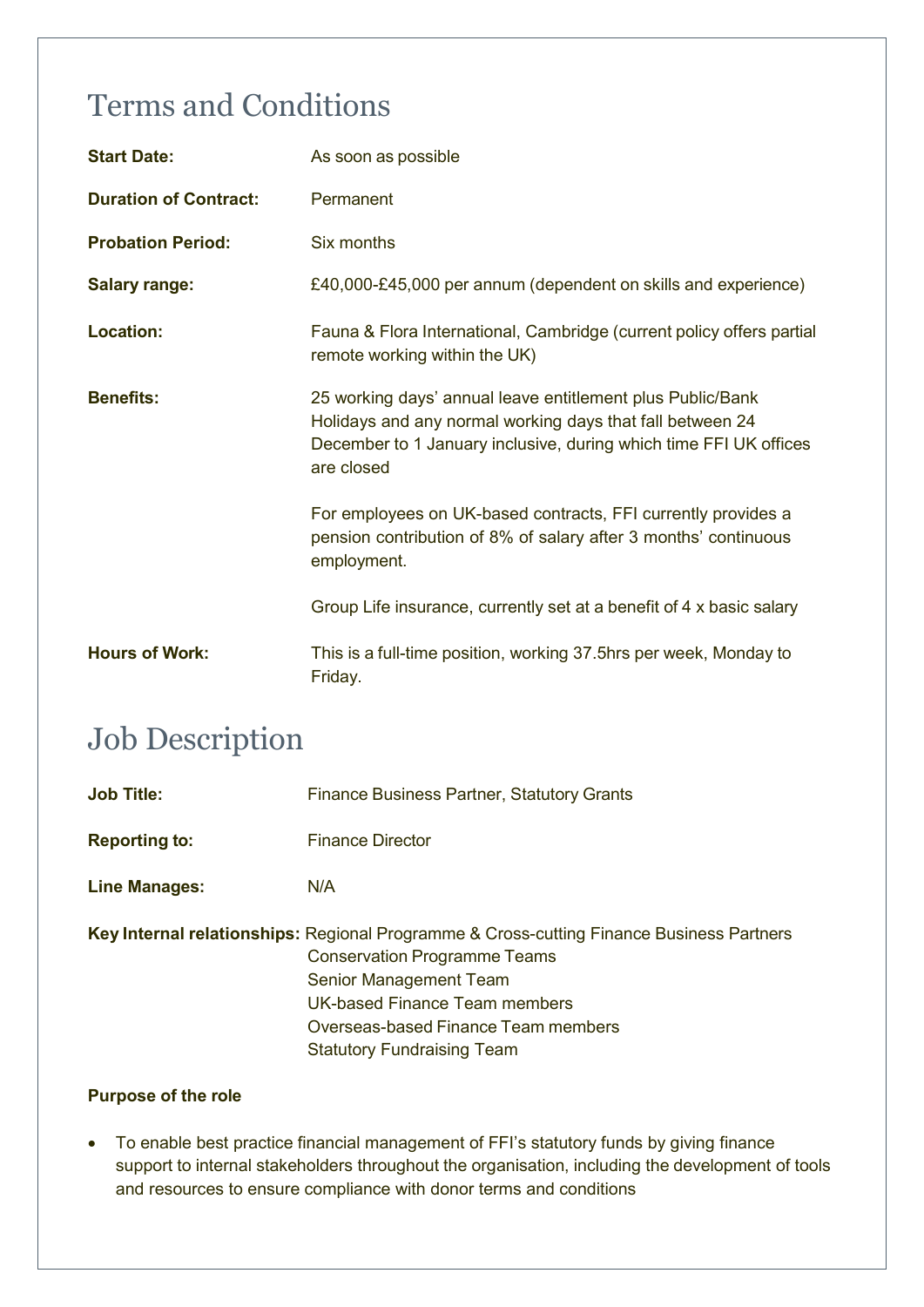- To standardise the approach FFI takes when sub-granting statutory funds to implementing partner organisations, to ensure accurate and timely reporting and compliance with donor terms and conditions.
- To take the lead on managing the annual single entity audit for foreign recipients of US federal funding

#### **Specific Responsibilities**

- Provide high quality financial reporting to internal budget holders and managers of statutory funding
- Assist in the investigation of variances and discrepancies against budgets and forecasts and assist with budget amendment requests where necessary
- Make accounting adjustments to correct/amend transactions where necessary to facilitate accurate project accounting
- Ensure budget and grant information is updated in a timely manner within Finance and related systems
- Working alongside other FBPs, support project managers of statutory funds to comply with the requirements of grant agreements, contracts etc. (as they pertain to finance processes and procedures), including understanding and complying with co-finance and procurement requirements
- Lead the annual single entity audit for recipients of US federal funding, working alongside other FBPs to compile the Funds Accountability Statement and associated schedules and assist in the collation of supporting documentation as required
- Support donor reporting processes to ensure accurate financial reporting to funders
- Support project finance officers and/or project managers in the formation of project and/or funding proposal budgets to maximise cost recovery and minimise liability (including costings, calculation of staffing charges and overhead rates)
- Work with the Finance Director and the Finance Manager, Reporting & Systems to ensure accurate staffing charges and overhead charges are applied to statutory funds, in line with internal policies and procedures and grant funding conditions
- Develop guidance documents, training materials and other resources outlining best practice for the management of statutory funds across the global organisation
- Together with the Partnerships Finance Manager, develop standard resources for use by subgrantees of statutory funds, such as guidance and financial reporting templates
- Together with the Partnerships Finance Manager, assist in the review of due diligence reviews of sub-grantees of statutory funds
- Participate in the assessment, review and/or internal audit of sub-grantees of statutory funds as required, documenting findings and helping the sub-grantee implement recommendations made.
- Assist in enforcing compliance with internal Finance policies and procedures
- Work with the Finance Director and other FBPs to facilitate and coordinate statutory funding audits when necessary
- Contribute to internal process improvement, Finance Team knowledge sharing and participate in team and organisational meetings/events where necessary
- Provide ad hoc support and analysis to internal stakeholders, creating customised reports where necessary
- Carry out any other reasonable duties which are consistent with the post and the aims and objectives of the position and the business need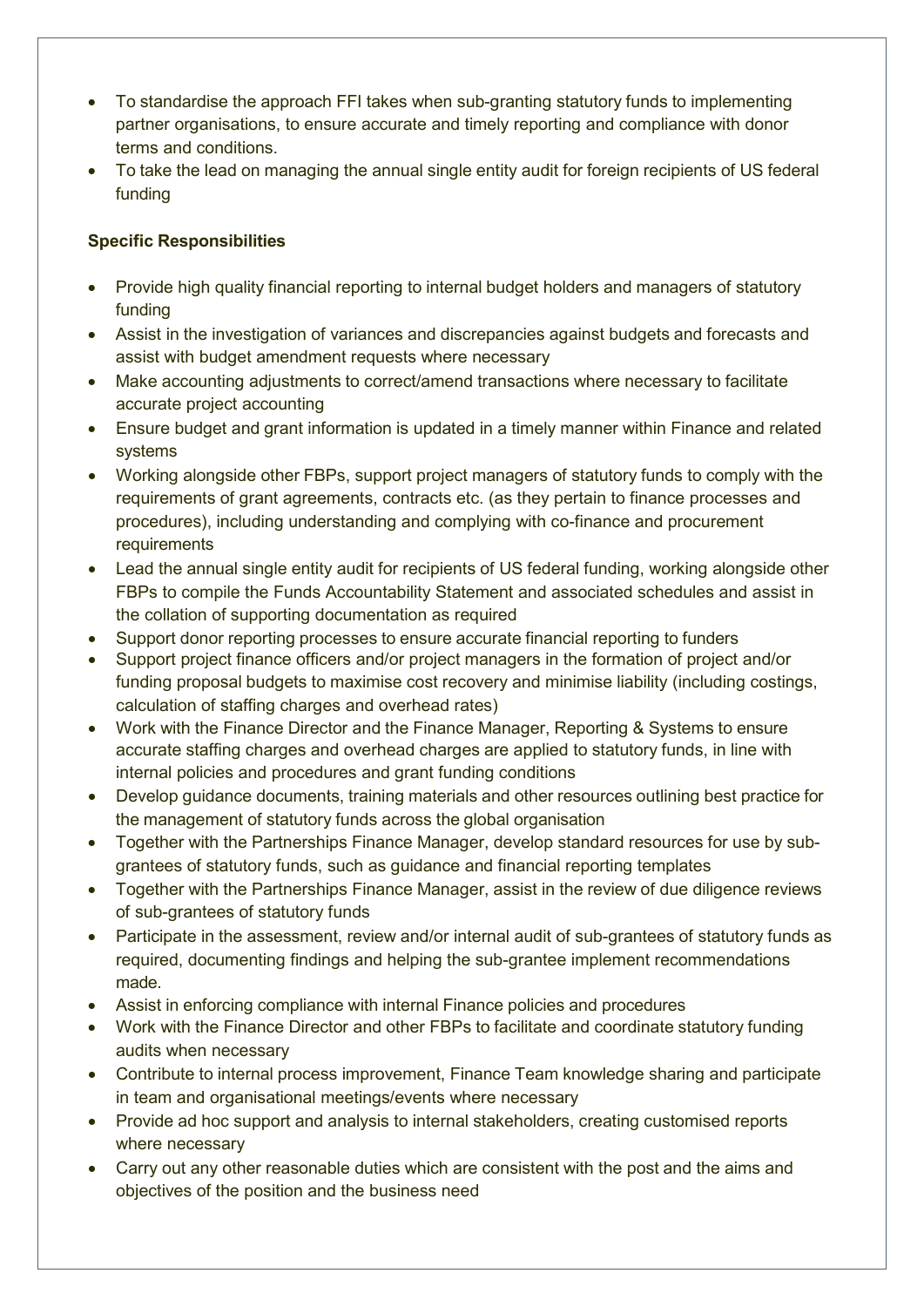Duties may be altered, reasonably added or delegated from time to time to reflect changes within the organisation's activities and structure.

# Person Specification

|                                       | <b>Essential</b>                                                                                                                                                                                                                                                                                                                                                                                                                                                                                                                                                                                                                                                                                                                                                                                                      | <b>Desirable</b>                                                                                                                                                                                                                                                                                                     |
|---------------------------------------|-----------------------------------------------------------------------------------------------------------------------------------------------------------------------------------------------------------------------------------------------------------------------------------------------------------------------------------------------------------------------------------------------------------------------------------------------------------------------------------------------------------------------------------------------------------------------------------------------------------------------------------------------------------------------------------------------------------------------------------------------------------------------------------------------------------------------|----------------------------------------------------------------------------------------------------------------------------------------------------------------------------------------------------------------------------------------------------------------------------------------------------------------------|
| <b>Skills</b>                         | Very high level of numeracy and<br>analytical skills, including variance<br>and costing analysis<br><b>Excellent Microsoft Excel and finance</b><br>٠<br>/accounting/ reporting systems skills<br>Strong interpersonal and<br>$\bullet$<br>communication skills, including ability<br>to liaise cross-functionally and cross-<br>culturally with all levels of staff in the<br>organisation<br>Strong business writing skills<br>$\bullet$<br>Ability to plan, organise and prioritise<br>$\bullet$<br>workload to meet deadlines<br><b>Fluency in English</b>                                                                                                                                                                                                                                                        | Qualified Accountant (CCAB or<br>$\bullet$<br>overseas equivalent) with<br>experience working in a similar<br>organisation<br><b>Fluency in French</b><br><b>Fluency in Swahili</b>                                                                                                                                  |
| <b>Knowledge</b><br>and<br>experience | Extensive experience of project<br>٠<br>financial management, including<br>reporting, budgeting and forecasting<br>Experience of the Charity sector<br>$\bullet$<br>Experience in providing remote<br>٠<br>financial coaching/training for non-<br>financial managers<br>Understanding of grant management<br>$\bullet$<br>requirements of key donors, such as<br>USAID, EU and DFID<br>Experience facilitating statutory fund<br>audits<br>Experience of conducting financial<br>management reviews of third parties<br>Experience of working with third<br>parties to develop of implement<br>financial policies and procedures and<br>assess and improve their internal<br>controls.<br>Experience of working in a multi-<br>$\bullet$<br>currency/international environment<br>and in different cultural contexts | Experience of single entity audits<br>for foreign recipients of US federal<br>funds<br><b>Experience with Access</b><br>$\bullet$<br>Dimensions accounting software<br>Experience of new system<br>$\bullet$<br>implementation and/or systems<br>management<br>Local country/field office<br>$\bullet$<br>experience |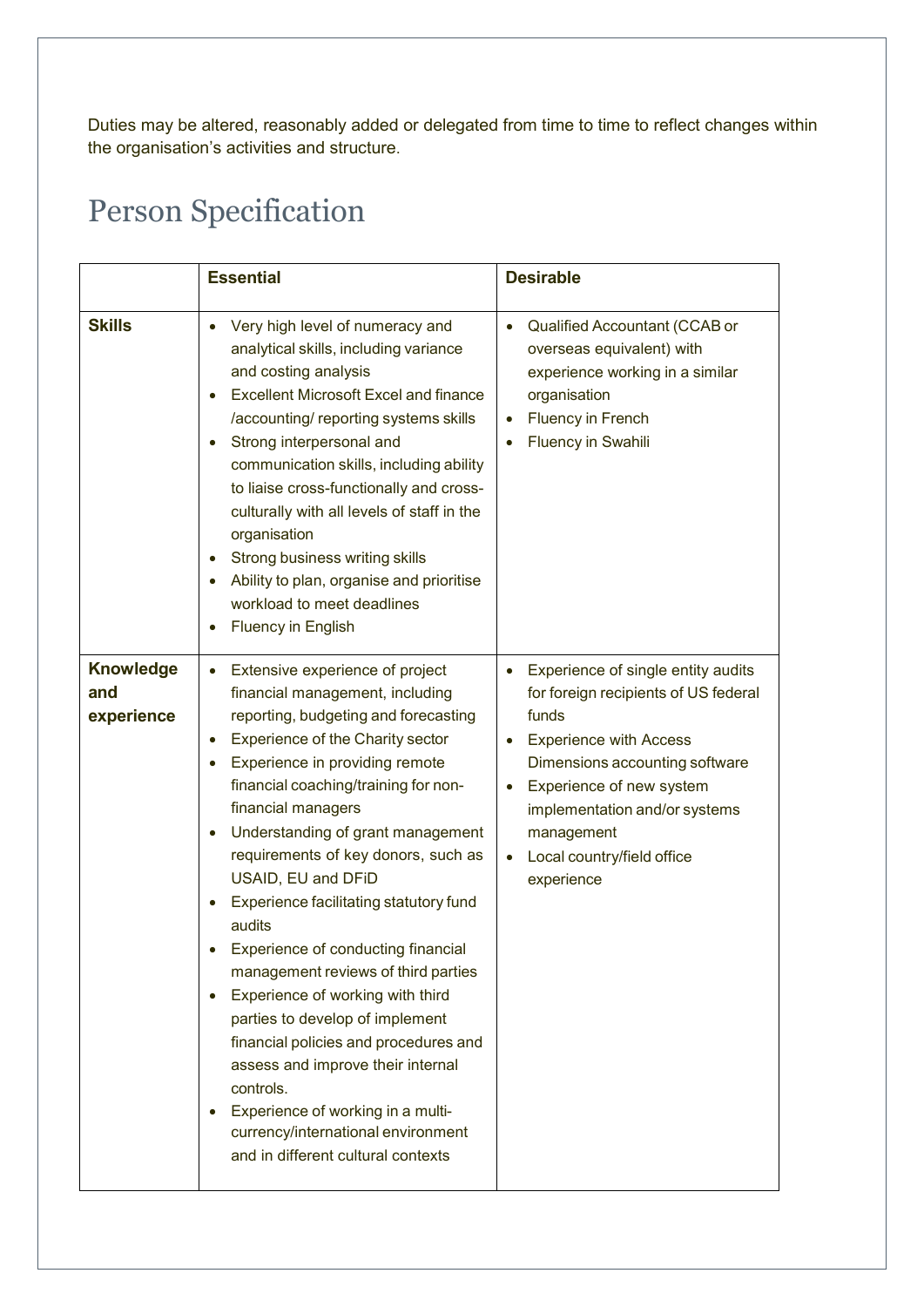| <b>Behavioural</b><br>qualities | Customer service focus<br>$\bullet$<br>Builds positive working relationships<br>$\bullet$<br>Excellent team player, with ability<br>$\bullet$<br>also to work well independently<br>Strong commitment to organisational<br>$\bullet$                                      |  |
|---------------------------------|---------------------------------------------------------------------------------------------------------------------------------------------------------------------------------------------------------------------------------------------------------------------------|--|
|                                 | compliance<br>Demonstrates rigor, diligence and<br>meticulous attention to detail in<br>approach to work<br>Strong in problem-solving and critical<br>thinking<br>Flexible to respond to demands of<br>$\bullet$<br>operating across different cultures<br>and time-zones |  |
| <b>Other</b>                    | Able to undertake occasional<br>international travel<br>Commitment to FFI's values and<br>٠<br>empathy with FFI's mission                                                                                                                                                 |  |

### FFI Values

Values underpin who we are and how we act. Just as values shape who we are as individuals, they define us as an organisation, creating the culture of success for which FFI is renowned. Our people exemplify our shared values, which are interconnected and interdependent:

- We act with integrity
- We are collaborative
- We are committed
- We are supportive & respectful
- We get things done

# How to Apply

Applications should consist of the following:

- Covering letter explaining why you are applying, relating your experience and skills to the role
- **Full CV**
- Contact details for two referees (who will not be approached without your permission)

Applications should be submitted electronically to [alison.cowan@fauna-flora.org](mailto:alison.cowan@fauna-flora.org)